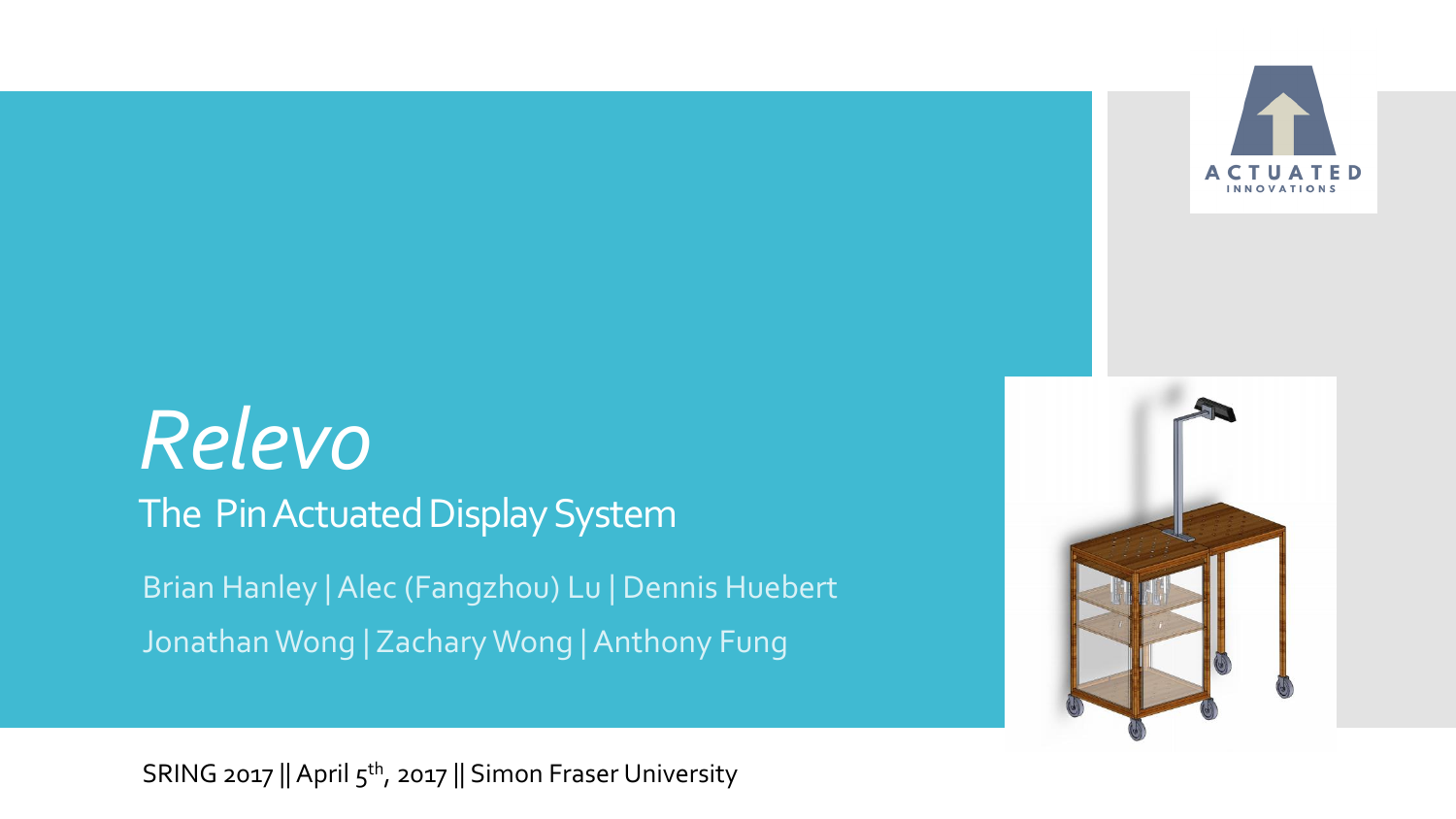



### Introduction to *Relevo*

- o Problem: modern displays are based on visual systems, this prohibits the visually impaired from using them. The only options the visually impaired currently have is Braille (words only) and having the object available for direct contact which is not always possible.
- o Solution: *Relevo* integrates touch into the visual display system to enable the visually impaired while also adding another dimension to the visual experience

**VS**

o "Braille for images"



**Pin Display**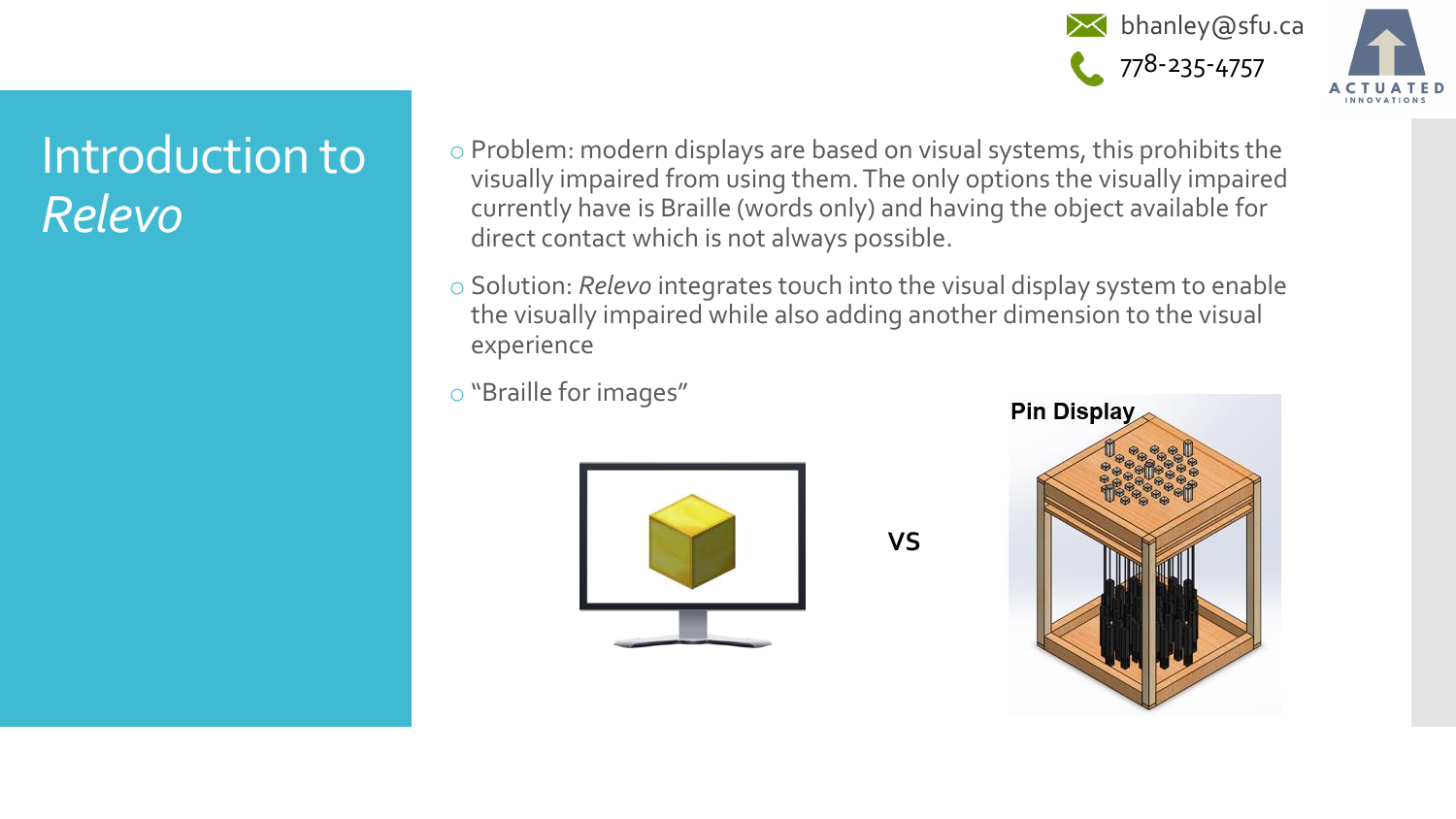**X** bhanley@sfu.ca 778-235-4757



## **Brief** Description of *Relevo*

- o *Relevo* is designed to revolutionize the way we see displays by integrating touch and visual media by the use of pins to produce 3D images
- o Using a 3D camera, *Relevo* takes in physical data (depth only currently) and converts it to a 3D image on the pin display table

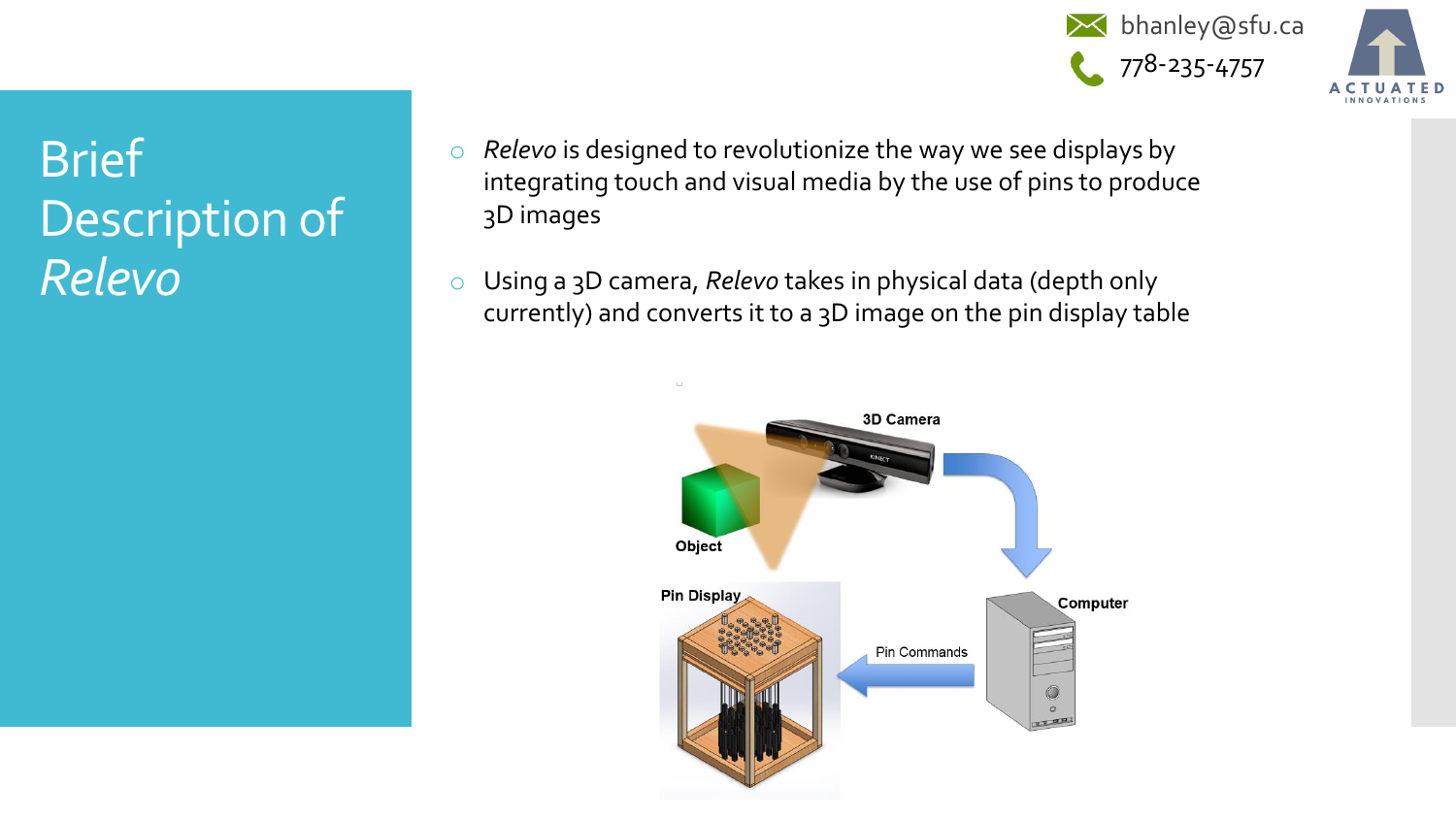**X** bhanley@sfu.ca 778-235-4757



Market **Product** Physical Appearance

- o Bottom shelf for power supply and embedded computer
- o Middle shelf for microcontroller and wiring
- o Top shelf for pins and potentiometers
- o Top surface for pin display and object scanning



### Final market design of *Relevo* with parts labelled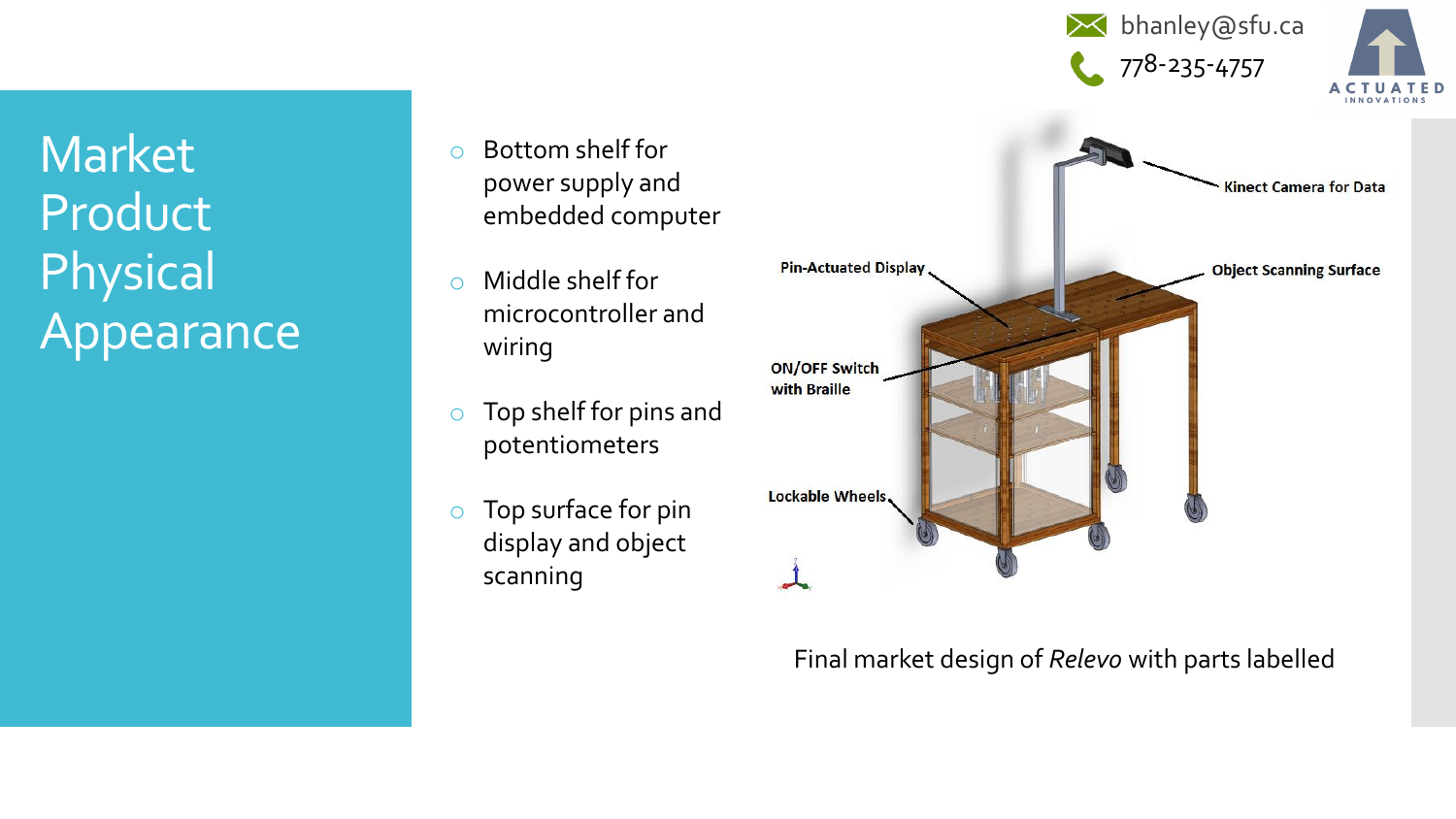



### User System **Overview**

- o Single, integrated power switch
- o User places object, automatically scanned
- o Pin display shows object physically, user can feel the shape
- o Feedback to user:
	- o Sound upon boot up or shutdown (for the visually impaired)
	- o LED power indicator
	- $\circ$  If object scanned pins will move
- o Signage:
	- o Warnings in written English and Braille
	- $\circ$  Instruction in written English (Adding Braille is possible after user testing)

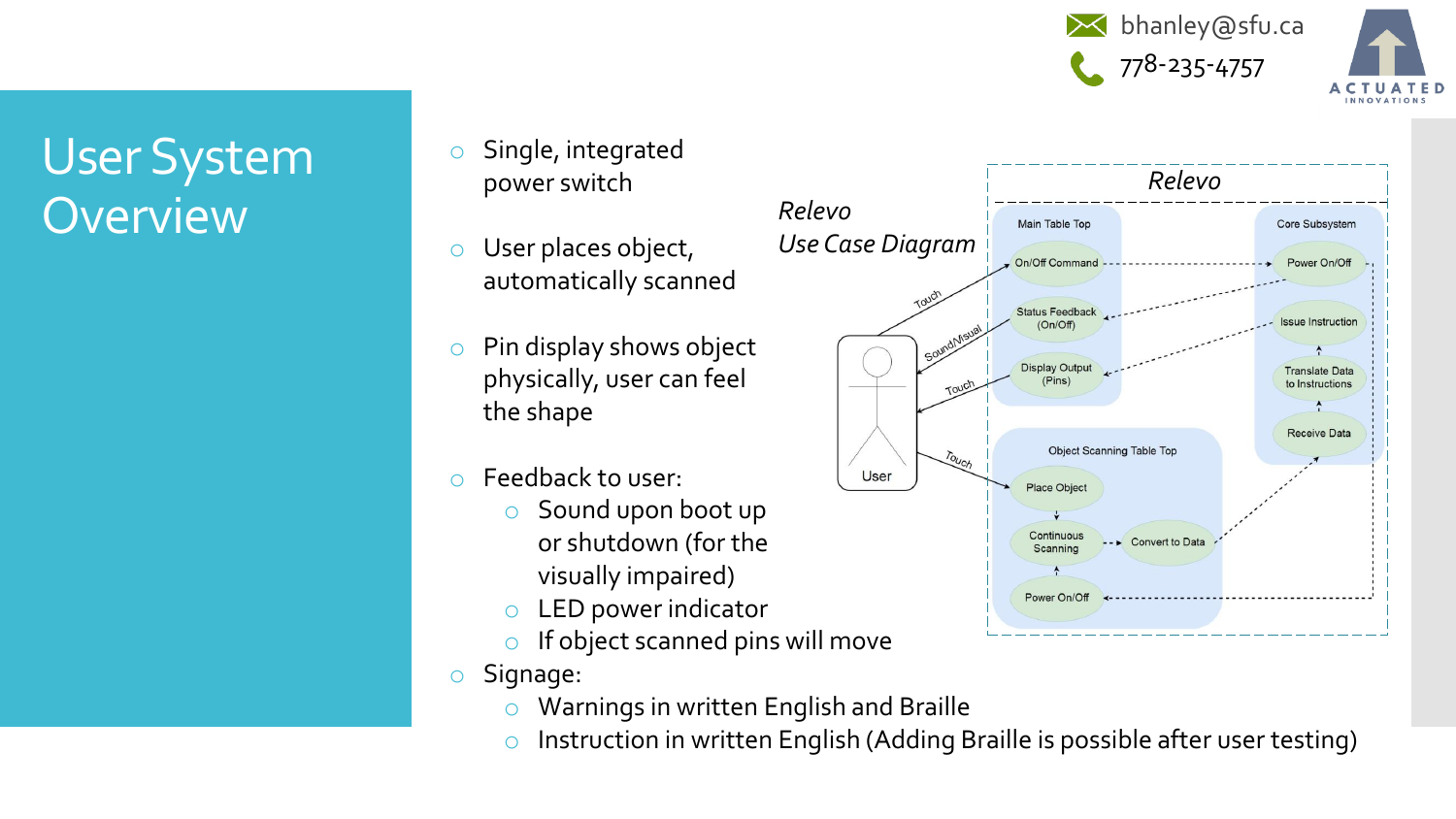



### **Overall** Architecture

- o 3 Main Systems:
	- o Pin Display: controls the pin display
	- o Core: processes depth data, converts to instructions the microcontroller can use, issues commands to pins, supplies power to the system
	- o Object Scanning: scans user object, draws power from Core

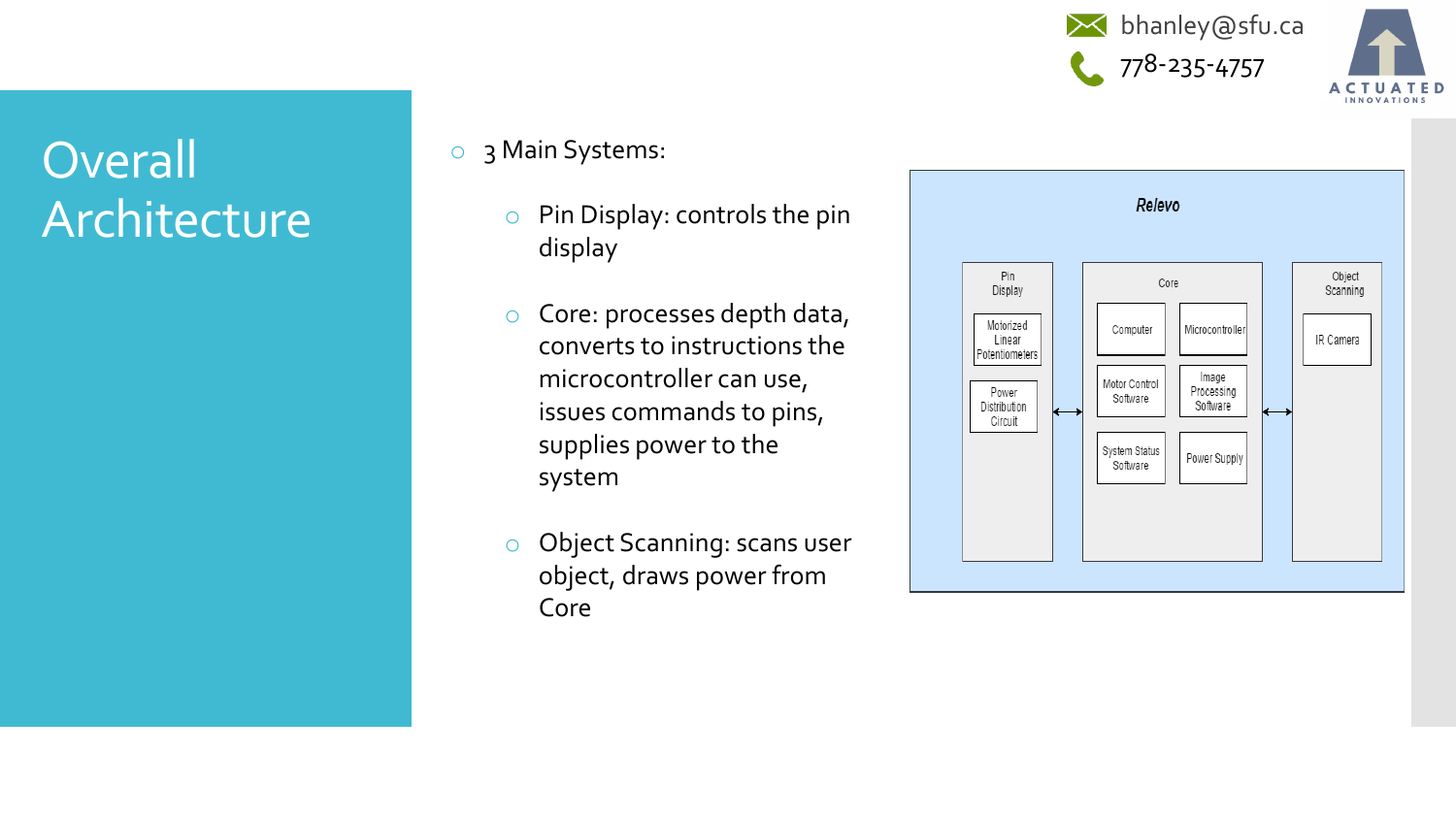Software/ Hardware **Systems** 



- o Hardware:
	- o Power Supply Subsystem
	- o Data Acquisition Subsystem
	- o Main Subsystem (Embedded computer)
	- o Pin Display Subsystem



**UATED** 

Hardware Electrical Diagram Simplified Software Diagram

- o Software:
	- Data Acquisition
	- o Data Processing
	- o Microcontroller
		- Communication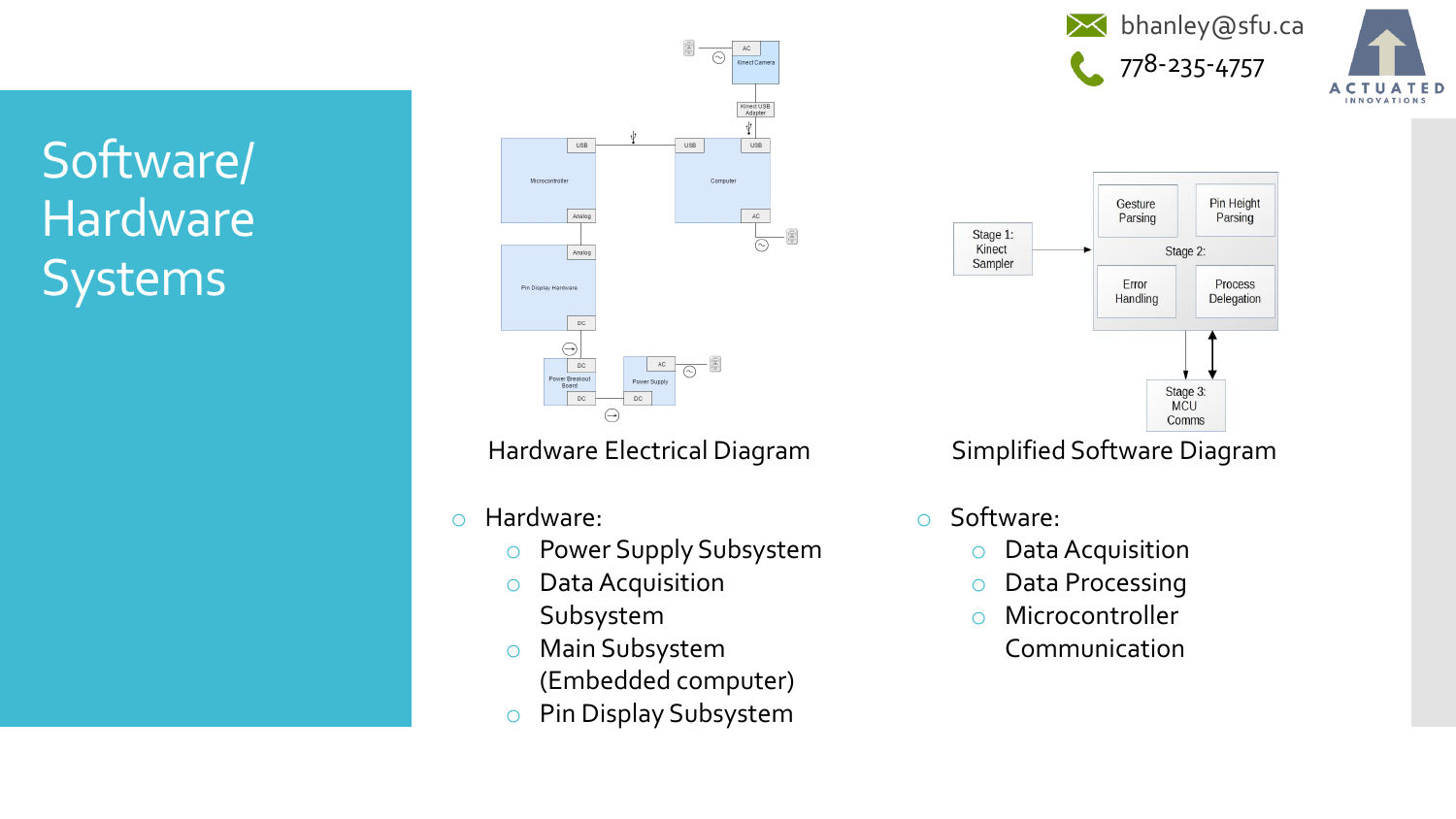



- o (2x) SN754410 H-Bridge
- o (1x) Arduino Due
- o (1x) Microsoft Kinect Camera
- o (1x) ASUS Laptop
- o (1x) Thermaltake TR1 TR-600 600W ATX12V v2.3 Power Supply
- o (1x) Buck Converter (12V to 9V)





Arduino Due Microcontroller Potentiometer and Pin Kinect Camera

### Proof of Concept Components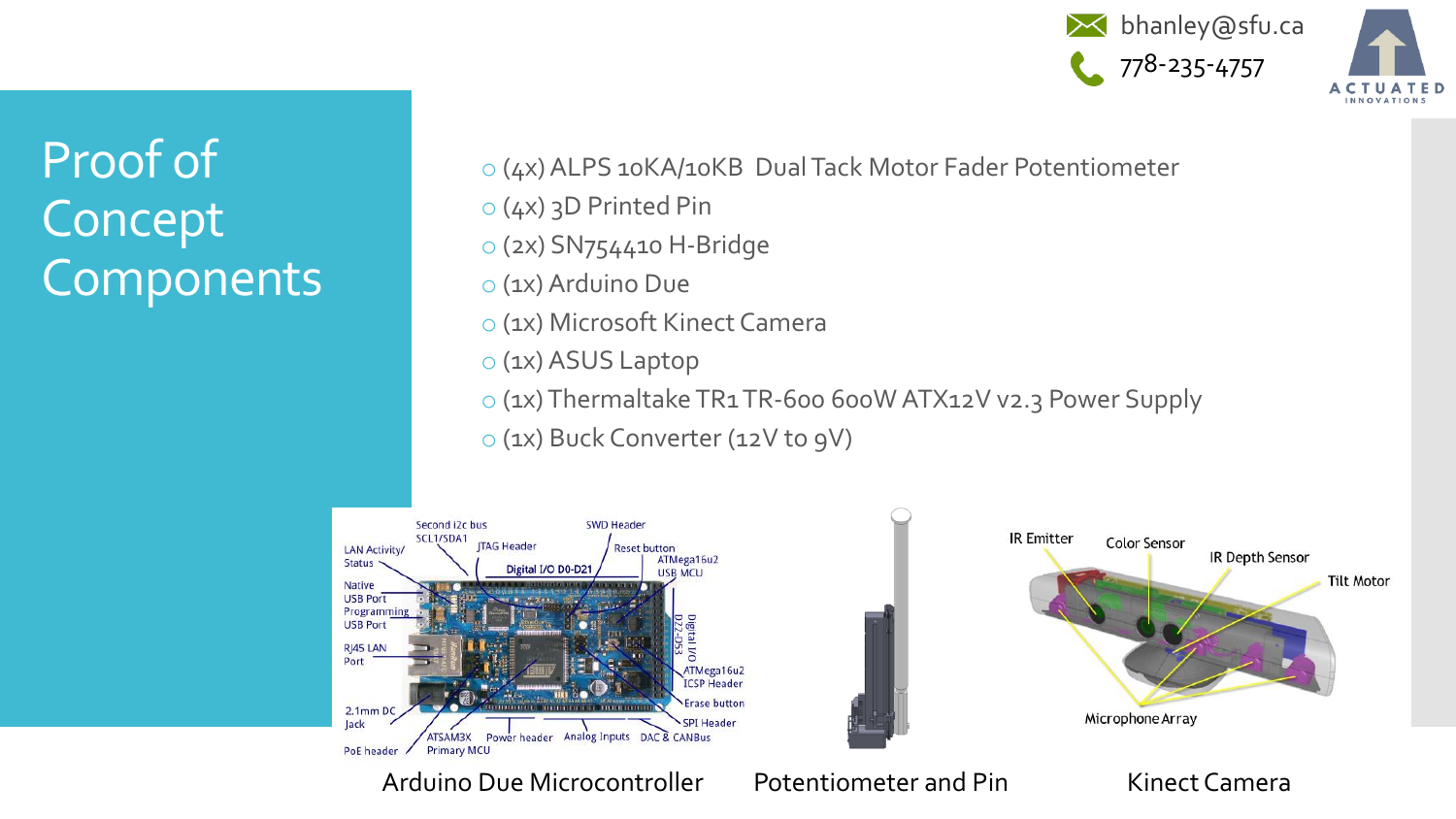



### Future Potential



- o The images above show various ways that *Relevo* could be further developed given more time and budget
- o Potential Upgrades: increased resolution, higher pin count, take in colour data
- o Possible Future Applications: topographic display with image overlay via projector, long-distance object rendering for the visually impaired (i.e.- shopping)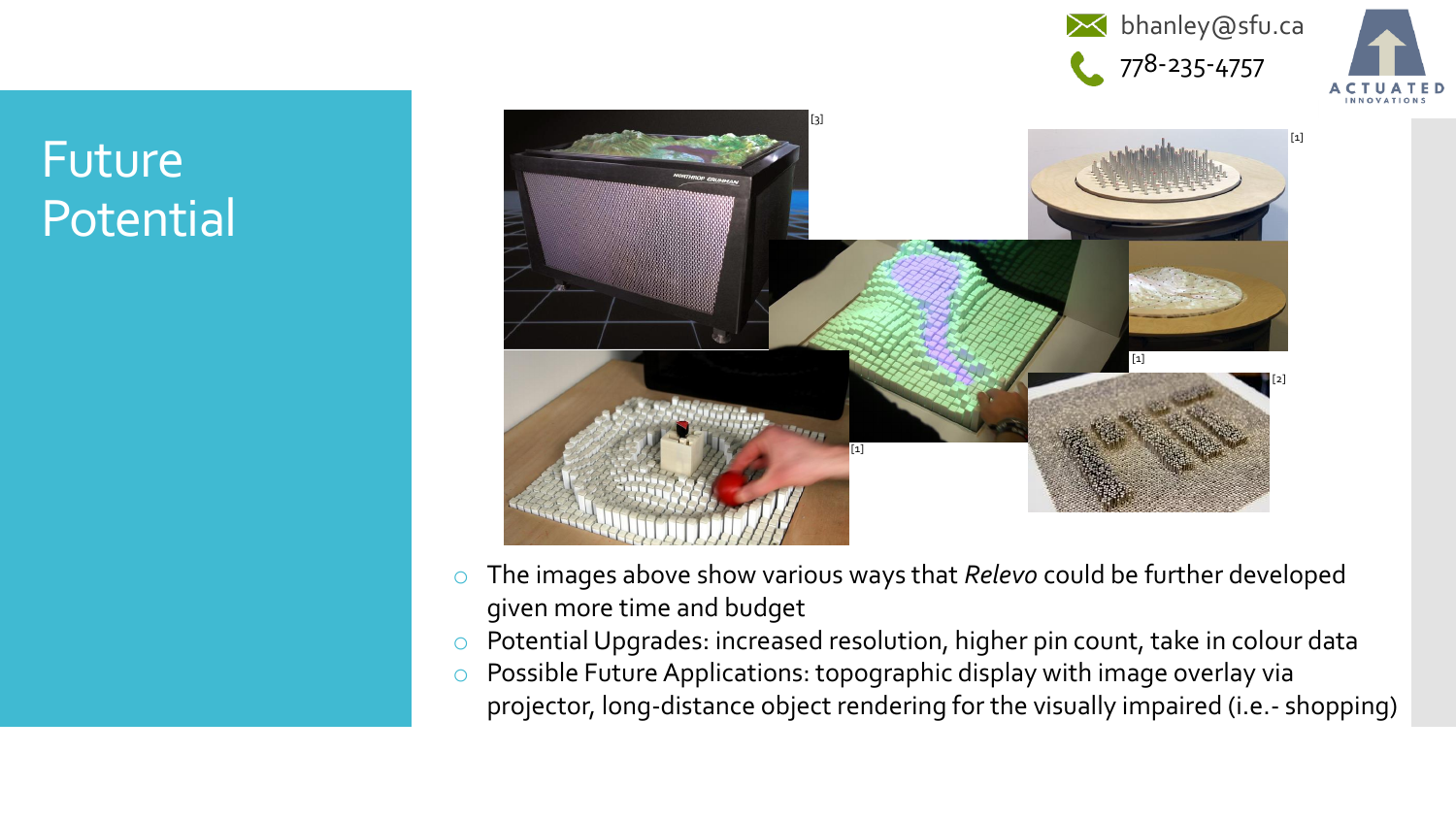

- Conclusion **o** *Relevo* adds a new dimension to the display market via a touch-based user interface to enable the visually impaired and enhance the visual user experience
	- $\circ$  Next 4 months will focus on creating the market product (25+ pins, embedded CPU, fully integrated system, market ready chassis)
	- o Ideally with more time and increased budget the resolution and pin count would increase



Final Design of *Relevo*: asymmetrical view, side view, and top view